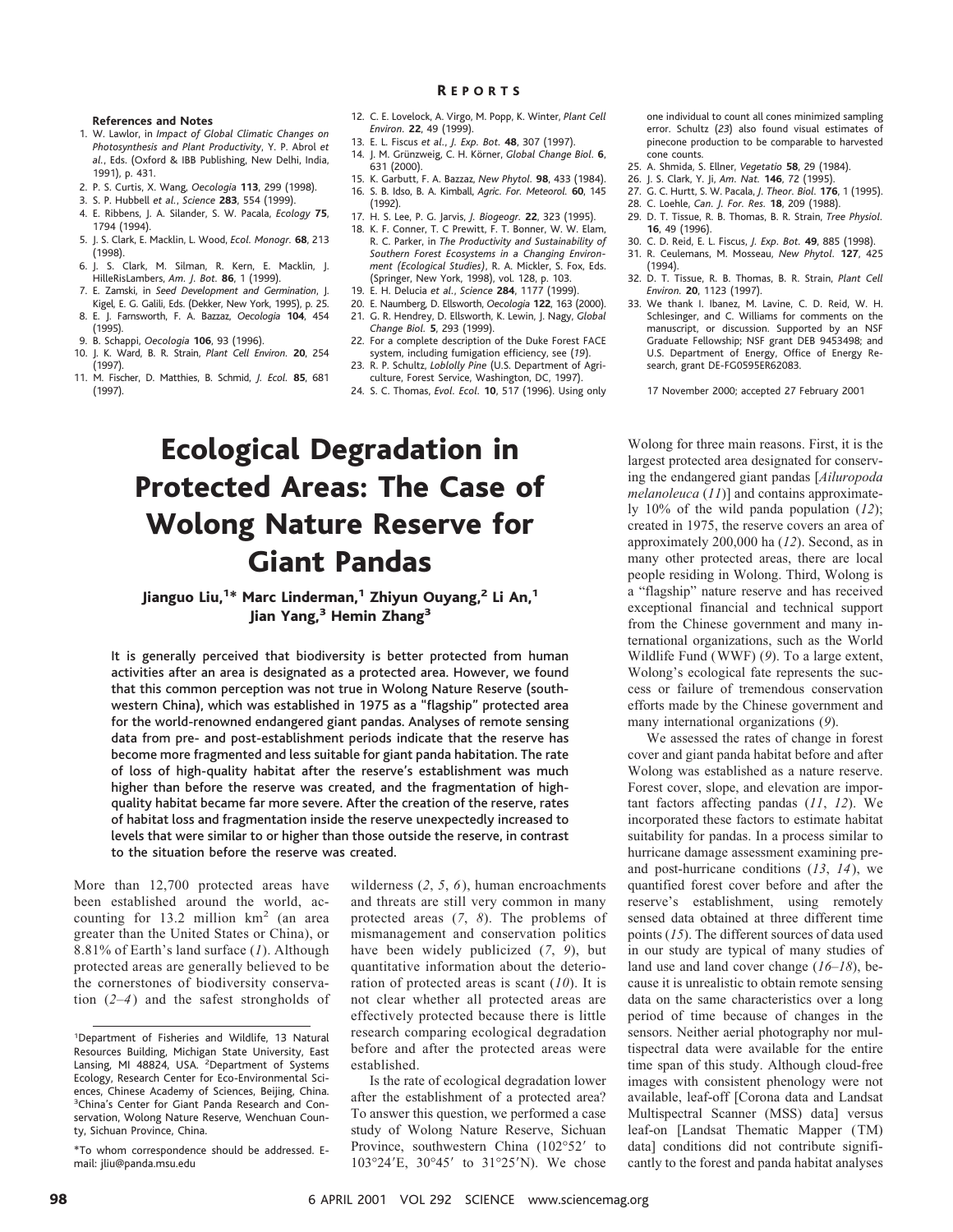for two reasons. First, our classifications were simple and consisted of only forest and nonforest categories. Second, because the 1997 image was acquired during leaf-on conditions, the analyses would give a more conservative estimate of forest loss. The images taken at different times were classified by means of photo interpretation, and the classifications were validated using several methods to ensure high quality (*19*).

In the reserve, elevation ranges from 1200 to 6250 m above sea level. Pandas' preferred areas are between 2250 and 2750 m above sea level (*11*, *12*). [Because of the limitations of abiotic factors such as elevation, even without human impacts less than half of the reserve is suitable for the panda (*12*).] Data on forest cover were obtained from the remote sensing analyses discussed above, whereas the slope and elevation values for each pixel were calculated from a digital elevation model that we developed using the topographic maps provided by the reserve. Using previously established habitat analysis procedures (*12*) and previous studies on pandas' biological requirements (*11*), panda habitat suitability was defined and divided into four categories: highly suitable, suitable, marginally suitable, and unsuitable (*12*). (Unsuitable habitat would be underestimated, because information regarding several factors affecting panda habitat, such as bamboo distribution, was not available for the entire reserve and was thus not considered in this study.) We then calculated the numbers and sizes of habitat patches as measures of the degree of habitat fragmentation (*20*) at each time point, using the FRAGSTATS program (*21*).

The average rates of change per year (in the amount of panda habitat, the number of habitat patches, and mean patch sizes) before and after the reserve's establishment were calculated in order to make appropriate comparisons, because the lengths of the pre-establishment period (1965–1974) and post-establishment period (1974–1997) were different. [When calculating rates of changes during pre- and post-establishment periods, we substituted the 1974 data for the data from 1975 (March), when the reserve was officially established, because of a lack of cloud-free

### R EPORTS

remote sensing imagery from 1975. This data substitution should not generate a significant bias, because according to our interviews with local residents and reserve managers, human disturbance to the panda habitat in 1974 was not much greater than that during the previous years.] We also compared rates of change in panda habitat inside the reserve to those outside (where habitat is not protected), a method similar to the methods of spatial comparisons used in past studies (*4*, *22*, *23*). The "outside" was defined as a surrounding area (62,656 ha) within 3 km around the reserve boundary, because it shared similar biophysical characteristics (such as elevation) with the reserve.

The quantity and quality of panda habitat inside the reserve continued to decrease after the reserve was created (Fig. 1). More surprising, the rates of panda habitat change demonstrated that high-quality habitats were more severely affected after the reserve was established (Table 1). The rates of change (the loss of the total habitat area, decrease in the number of habitat patches, and reduction in the mean patch size) in highly suitable habitats were much higher after the reserve was set up than before the reserve's establishment (Table 1). For suitable habitats, the rate of loss of the total area after the reserve's establishment was lower than that before the reserve was established, but the rate of reduction in mean patch size was higher after the reserve was created. The number of habitat patches actually increased after the reserve was established. For marginally suitable habitats, the rates of loss and reduction in the number of patches were lower after the reserve was established, whereas mean patch sizes increased slightly. Rates of change (the increase in the total area, reduction in the number of patches, and increase in mean patch sizes) in unsuitable habitats were lower after the reserve was established.

Although the rates of habitat loss inside the reserve were lower than those outside the reserve before the reserve was created, after the designation of reserve status, the rates of habitat loss and fragmentation inside the reserve unexpectedly and dramatically increased to levels that were similar to or higher than those outside the reserve (Table 2).

**Table 1.** Ratios of mean annual rates of change (the amount of panda habitat, number of habitat patches, and mean patch size) after the reserve's establishment to those before the reserve was created. A ratio of  $>1$  indicates that the absolute rate of change after the reserve's establishment was higher than that before the reserve was established. The signs within parentheses represent the directions of change ( $4 + 7$ indicates an increase and "-" indicates a decrease) before and after the reserve was established, respectively.

| Habitat type        | Amount of habitat | Number of patches | Mean patch size |
|---------------------|-------------------|-------------------|-----------------|
| Highly suitable     | $4.54(-,-)$       | $1.85(-,-)$       | $22.30(-,-)$    |
| Suitable            | $0.56(-,-)$       | $0.78(-,+)$       | $1.11(-,-)$     |
| Marginally suitable | $0.07(-,-)$       | $0.25(-,-)$       | $0.07(-,+)$     |
| Unsuitable          | $0.46 (+,+)$      | $0.36(-,-)$       | $0.52 (+,+)$    |

Furthermore, the differences in the rates of loss and fragmentation between inside and outside the reserve were particularly large for highly suitable habitats. For suitable habitats, the rate of habitat loss inside the reserve reached the same level as that in the surrounding area after the reserve was established. The rate of reduction in the mean patch size inside the reserve became even higher than that outside the reserve after the reserve's establishment. The amount of marginally suitable habitats increased outside the reserve but decreased inside the reserve after the reserve was established. The mean patch sizes of marginally suitable habitats continued to increase both inside and outside the reserve after the reserve was created. Both the amounts and mean patch sizes of unsuitable habitats inside and outside the reserve increased over time. The gap between the rates of increase in the amount of unsuitable hab-



**Fig. 1.** Change in the amount of panda habitat in Wolong Nature Reserve before and after the reserve was established in March 1975. (**A**) Highly suitable habitat, (**B**) suitable habitat, (**C**) marginally suitable habitat, and (**D**) unsuitable habitat.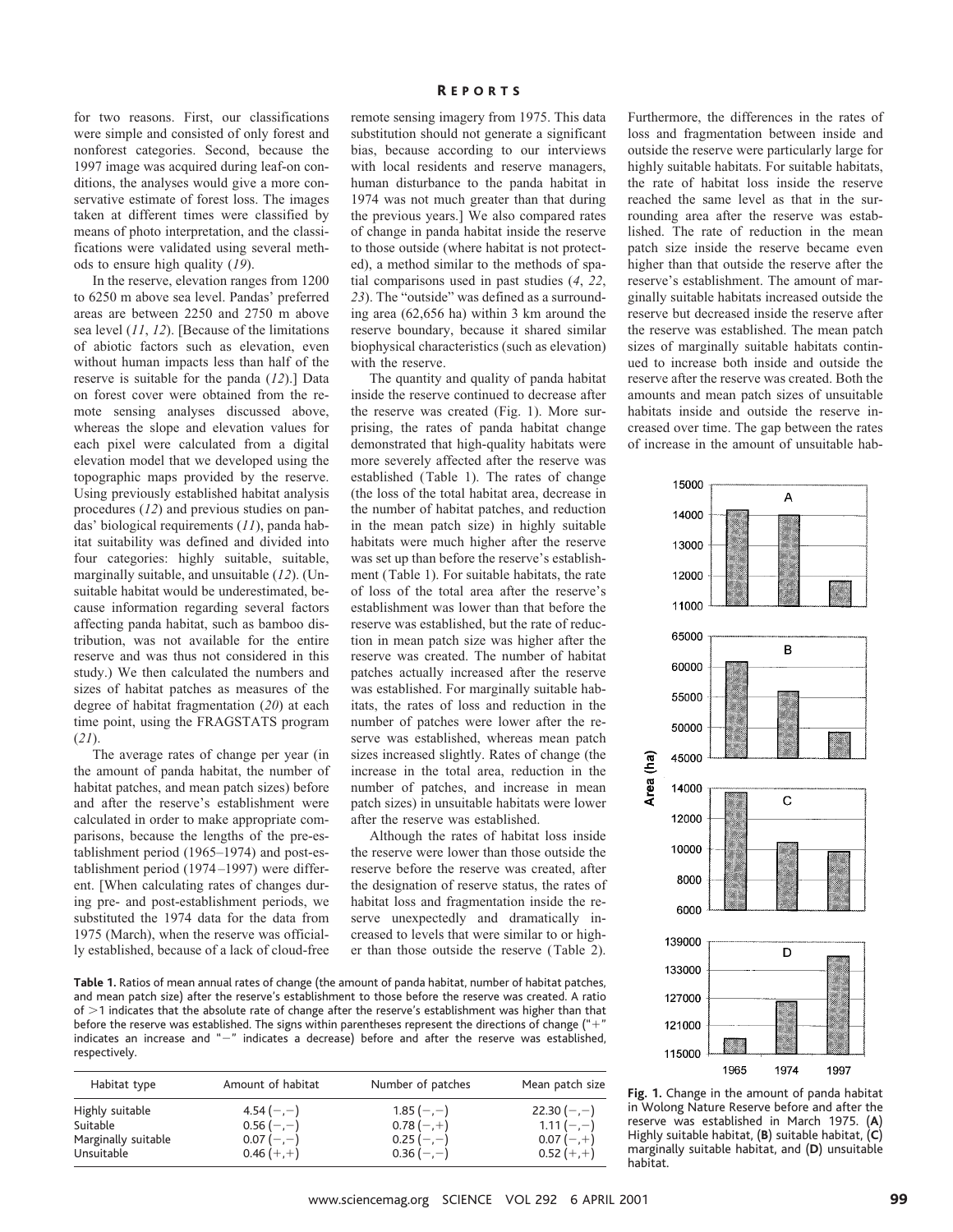itats inside and outside the reserve has almost doubled since the reserve's establishment. Although the ratios of rates of increase in the mean patch sizes of unsuitable habitats inside the reserve to those outside the reserve slightly decreased after the reserve was created, the rate of increase in the mean patch sizes was still higher inside the reserve than outside.

The loss and fragmentation of panda habitats in Wolong were directly due to forest loss and fragmentation, which took two major forms (Fig. 2). First, forest fragments next to nonforest land continued to shrink and disappear. Second, large tracts of forest were divided into smaller tracts. The loss and fragmentation of the forest and of high-quality

## R EPORTS

habitats were at least partially responsible for the dramatic decrease in the number of wild pandas in the reserve, from 145 in 1974 (*11*, *24*) to 72 in 1986 (*25*). Based on wildlifehabitat relationships (*26*) and the decreasing frequency of finding pandas in the wild (as indicated by our personal observations and by interviews with reserve biologists and local residents), the current number of wild pandas in Wolong is likely to be even smaller.

By examining the human population and activities in the reserve, it is not difficult to explain the much higher rates of loss and fragmentation of high-quality panda habitat after Wolong was designated as a protected area. There were 4260 local residents and 904



**Fig. 2.** Forest distribution pattern across Wolong Nature Reserve in 1997 (left), with illustration of loss and fragmentation of forest (center) and panda habitats (right) within a representative area before and after the reserve was established. Gray areas are forested; those shown in white are nonforested. Highly suitable, suitable, marginally suitable, and unsuitable habitats are indicated in red, yellow, green, and black, respectively.

**Table 2.** Ratios of mean annual rates of change (the amount and mean patch size of panda habitats) inside the reserve to those outside the reserve, before and after the reserve was established. A ratio of  $<$ 1 indicates that the absolute rate of change inside the reserve was lower than the rate outside the reserve; a ratio of  $>$ 1 indicates that the absolute rate of change was higher. The signs within parentheses represent the directions of change ("+" indicates an increase and "-" indicates a decrease between two time points), inside and outside the reserve, respectively.

| Habitat type                                                     | Amount of habitat                                         |                                                           | Mean patch size                                             |                                                              |
|------------------------------------------------------------------|-----------------------------------------------------------|-----------------------------------------------------------|-------------------------------------------------------------|--------------------------------------------------------------|
|                                                                  | <b>Before</b><br>establishment                            | After<br>establishment                                    | <b>Before</b><br>establishment                              | After<br>establishment                                       |
| Highly suitable<br>Suitable<br>Marginally suitable<br>Unsuitable | $0.29(-,-)$<br>$0.71(-,-)$<br>$0.61(-,-)$<br>$0.64 (+,+)$ | $1.15(-,-)$<br>$0.98(-,-)$<br>$0.96(-,+)$<br>$1.17 (+,+)$ | $0.05(-,-)$<br>4.37 $(-,-)$<br>$1.01 (-,-)$<br>$1.28 (+,+)$ | 4.38 $(-,-)$<br>4.79 $(-,-)$<br>$0.88 (+,+)$<br>$1.16 (+,+)$ |

households inside the reserve in 1995, whereas there were only 2560 people and 421 households in 1975 when the reserve was established (*12*). This rapid increase in the local population was mainly due to the high birth rate (about 2.5 children per woman in 1997) in the reserve (*12*), because China's one-child policy does not apply to the members of the minority ethnic groups who account for approximately 75% of the local residents (*27*). The rate of increase in the number of households was even higher than the rate of the population increase because more young people established new households rather than staying with their parents and grandparents to live a traditional lifestyle, in which several generations live under one roof. In addition to the rapid increase in the population size and the number of households, the population structure has experienced a dramatic change (*27*). From 1982 to 1996, the labor force (people 20 to 59 years of age) of local residents in the reserve jumped by 60% (*27*).

Local people in the reserve were the direct driving force behind the destruction of the forest and of panda habitat (*27*). Most of the labor force are farmers, and there are a variety of economic activities in the reserve, including agriculture, fuelwood collection, timber harvesting, road construction and maintenance, Chinese herbal medicine collection, and tourism. The reserve attracts thousands of tourists each year, and the booming tourism has helped to transform the reserve from a closed economy to an open economy. For example, the tourism has significantly stimulated the extraction of natural resources such as fuelwood to produce marketable goods. These human activities in the reserve have had very negative impacts on the forest and on panda habitat (*12*). After the forests with easy access or close proximity to people were exhausted, forests in more remote areas at higher elevations (often high-quality panda habitat) became targets of destruction through activities such as fuelwood collection. In comparison, households outside the reserve have tighter restrictions on birth rate and have become less dependent on fuelwood as they have switched to coal, electricity, and other types of energy. These socioeconomic differences are among the causes of the discrepancy between the rates of habitat loss and fragmentation inside and outside the reserve.

Biodiversity conservation is faced with a much greater challenge than previously thought because even a flagship protected area such as Wolong was not better protected after its establishment. Quantitative analyses of pre- and post-establishment conditions inside and outside protected areas produce insightful results and provide much-needed information to develop strategies for truly effective biodiversity conservation. Because